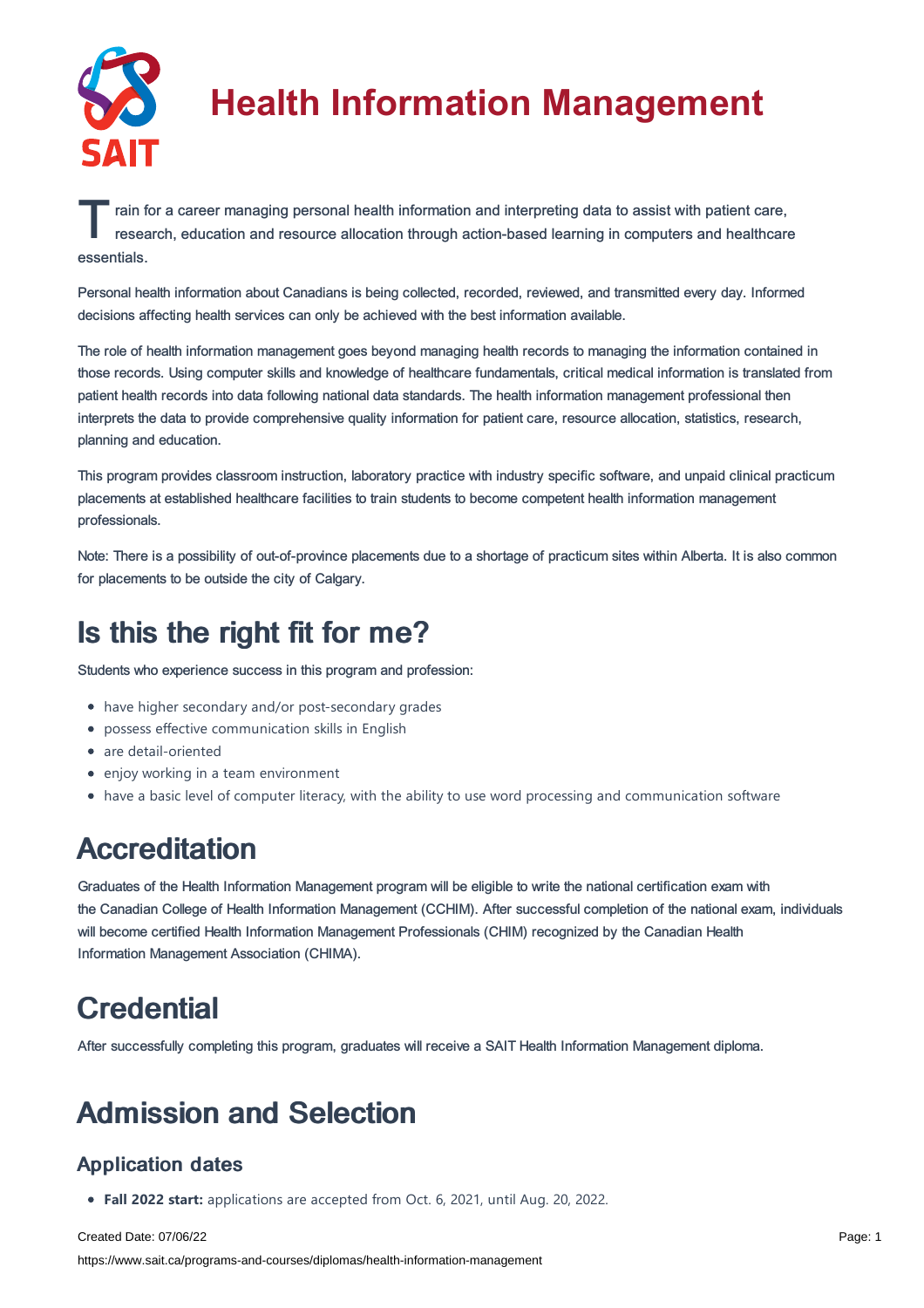# Program requirements

Completion of the following courses or equivalents:

- At least 60% in Math 30-1, Math 30-2, Pure Math 30 or Applied Math 30, and,
- At least 60% in English Language Arts 30-1 or English Language Arts 30-2, and,
- At least 60% in Biology 30

All applicants to SAIT must demonstrate English Language [Proficiency](https://www.sait.ca/admissions/before-you-apply/english-proficiency) prior to admission, including students educated in Canada.

SAIT accepts high school course [equivalents](https://www.sait.ca/admissions/before-you-apply/high-school-course-equivalencies) for admission. If you don't meet the requirements, consider Academic [Upgrading.](https://www.sait.ca/programs-and-courses/academic-upgrading)

SAIT evaluates international documents for admissions. After you've applied, consider our [international](https://www.sait.ca/admissions/after-you-apply/international-document-assessment) document assessment service if your education is from outside of Canada.

### Direct entry: four-step process

**Step 1:** Read the program information to see the qualities needed for student success.

**Step 2:** Ensure that you meet all of the admission requirements listed above.

**Step 3:** [Apply](https://www.sait.ca/admissions/apply) to Health Information Management and submit your [transcripts](https://www.sait.ca/admissions/after-you-apply/transcripts-and-supporting-documents) and/or anticipated final grades.

**Step 5:** Log in to [mySAIT.ca](http://www.mysait.ca/) to check your admission status and monitor changes to your [application](https://www.sait.ca/admissions/after-you-apply/tracking-your-application) status.

Failure to meet anticipated final grades will result in offers being rescinded.

# Communication during admission

Email is the primary source of communication during the admission process. Ensure your personal email account is managed appropriately to receive our emails, files and communications.

We recommend you add [hps.info@sait.ca](https://sait.camailto:hps.info@sait.ca) domain to your safe senders' list or you risk missing critical email messages.

### Practicum requirements

The [School](https://www.sait.ca/sait-schools/school-of-health-and-public-safety) of Health and Public Safety has many practica partners located within Alberta and across Canada. Practicum placements in Calgary are limited and students may be required to relocate outside of Calgary for practicum.

Successful candidates will be informed of the allocation of their practicum placement by the program. There is no guarantee that students will be placed at their desired practicum location. Special considerations of personal circumstances will not be given in regards to assigning practicum placements. Students will be responsible for fees associated with practica such as entrance requirements, relocation and travel costs.

In compliance with the practica agreements with our clinical partners, successful candidates will be requested to provide proof of the following requirements:

- Immunization Records
- Police Information Check including Vulnerable Sector Check

# Costs 2022/23

# Domestic tuition and fees

Cost per credit: \$165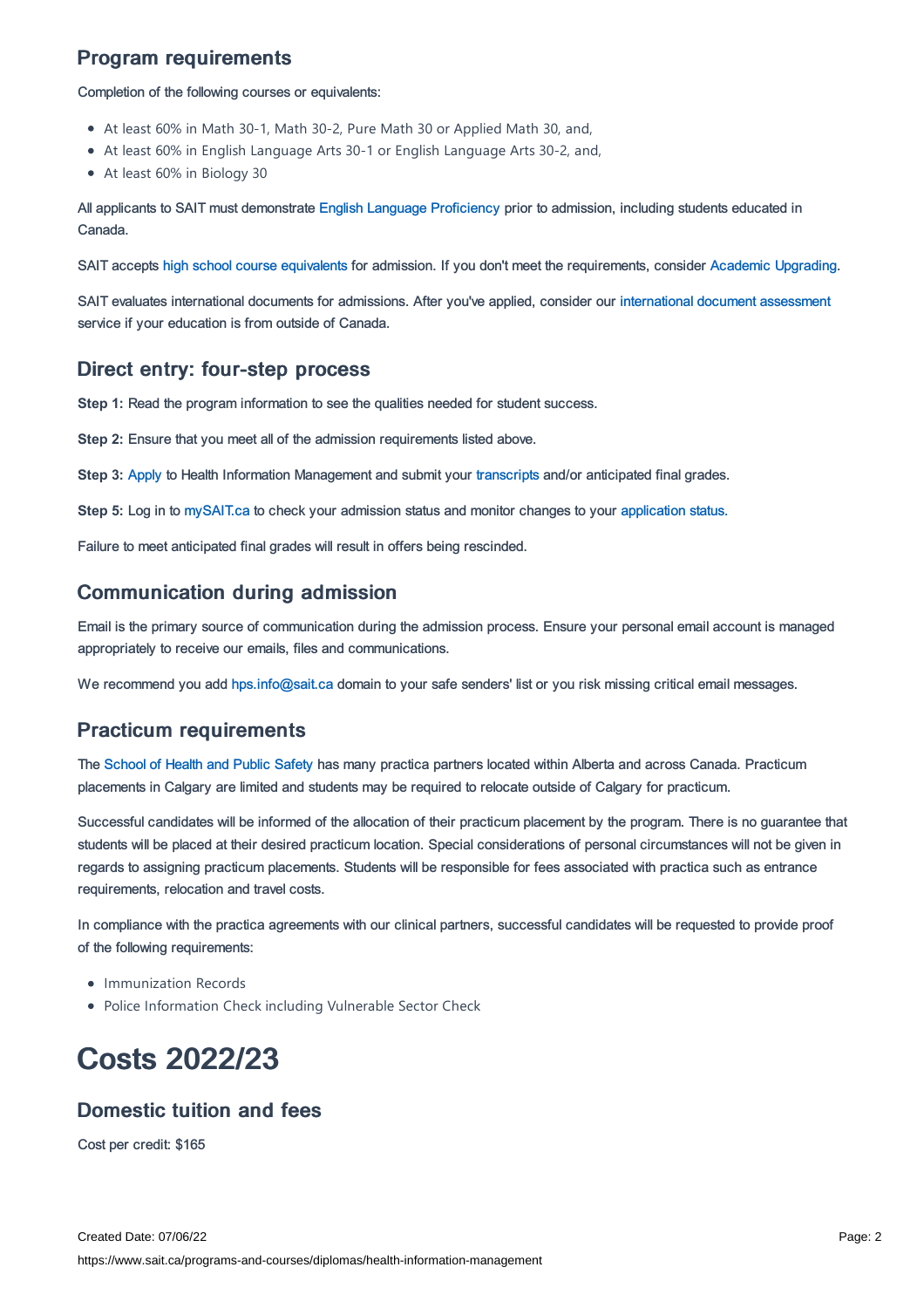| Year | <b>Number of semesters</b> | <b>Tuition fees</b> | <b>SAIT fees</b> | Saitsa fees*        | <b>Total</b> |
|------|----------------------------|---------------------|------------------|---------------------|--------------|
| Year | Number of semesters        | <b>Tuitionsfees</b> | <b>SAIT fees</b> | <b>Saitsa fees*</b> | J6612        |
|      |                            | \$4,950             | \$916            | \$553               | \$6,713.50   |

## International tuition and fees

Cost per credit: \$586.61

| Year | <b>Number of semesters</b> | <b>Tuition fees</b> | <b>SAIT fees</b> | Saitsa fees* | Total       |
|------|----------------------------|---------------------|------------------|--------------|-------------|
|      |                            | \$17,638.11         | \$916            | \$553        | \$19,401.61 |
|      |                            | \$16,798.20         | \$916            | \$553        | \$18,561.70 |

\*Maximum fee. Actual fees may be less and are based on the number of credits a student takes per semester and whether they opt-out of health and dental benefits.

## SAIT fees

- Campus athletic and recreation fee: \$245
- Universal transit pass (Upass): \$320
- Student support fee: \$250
- Student technology fee: \$250

## Saitsa fees

#### Student Association fee

Maximum: \$436.50

This is the maximum amount the student will pay. Actual fees may be less and are based on the number of credits the students take per semester.

### Health and dental fees

- Health plan: \$127
- Dental plan: \$135

Students with existing health and/or dental plans can opt-out. Please refer to [Saitsa's](https://saitsa.com/benefits/) website for information.

For more information on health and dental benefits for international students, please contact the [International](https://www.sait.ca/international-students/international-centre) Centre.

### Books and supplies\*

Books, software, and supplies are approximately \$1,600 each year.

Students are responsible for any additional expenses related to their practica including relocation Costs to practicum sites outside Calgary.

For an estimate of the costs associated with purchasing a computer that meets the program's hardware and software requirements, see our [computers](https://www.sait.ca/student-life/technical-support-and-resources/computers-and-laptops) and laptops page.

# Additional fees

Canadian College of Health Information Management national exam fees are approximately \$400. Canadian Health

#### Created Date: 07/06/22

https://www.sait.ca/programs-and-courses/diplomas/health-information-management